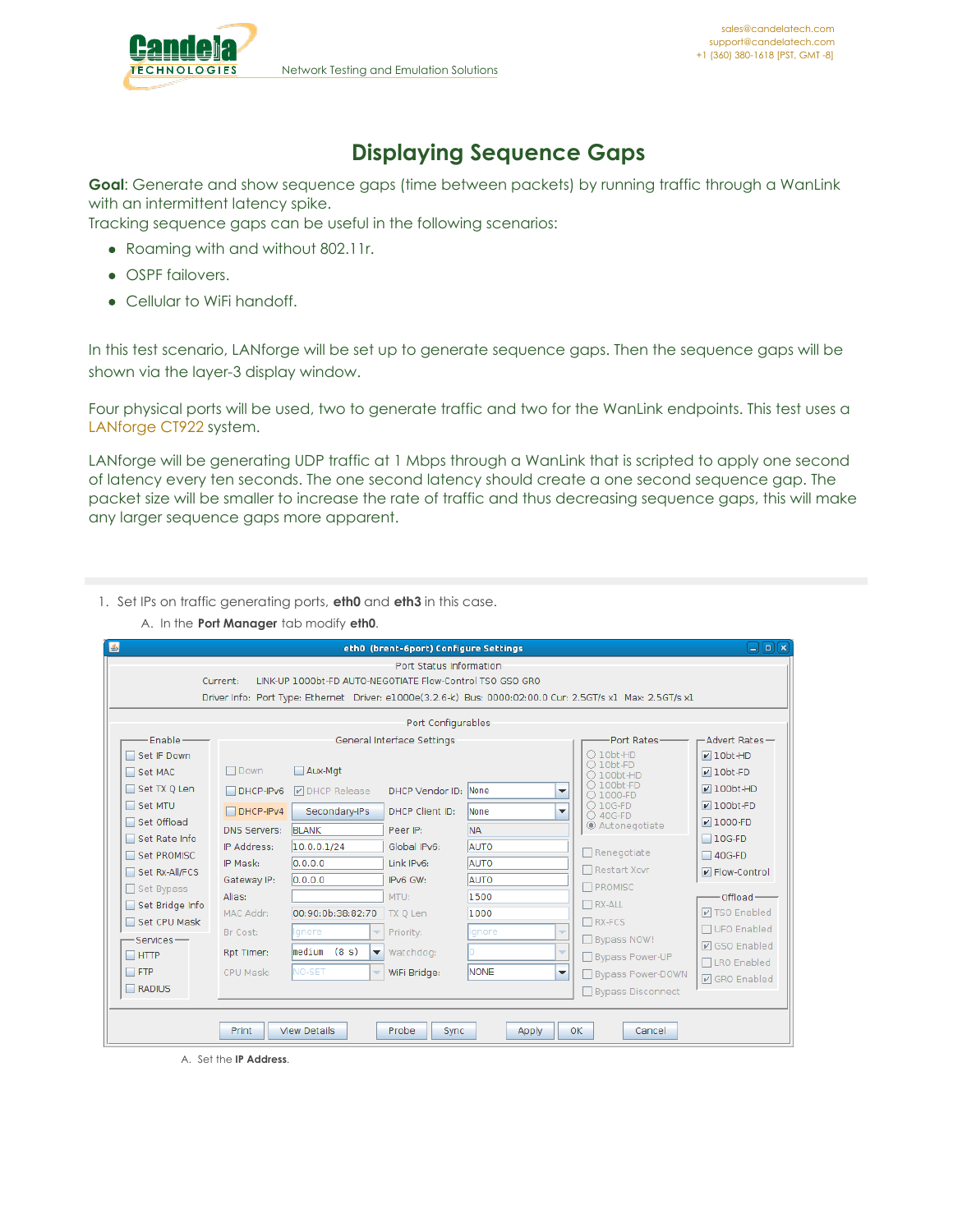B. In the **Port Manager** tab modify **eth3**.

| ■ |                                     |                       |                                                           | eth3 (brent-6port) Configure Settings |              |                          |                                                                                                            | 口同國                              |
|---|-------------------------------------|-----------------------|-----------------------------------------------------------|---------------------------------------|--------------|--------------------------|------------------------------------------------------------------------------------------------------------|----------------------------------|
|   |                                     | Current:              | LINK-UP 1000bt-FD AUTO-NEGOTIATE Flow-Control TSO GSO GRO | Port Status Information               |              |                          | Driver Info: Port Type: Ethernet Driver: e1000e(3.2.6-k) Bus: 0000:05:00.0 Cur: 2.5GT/s x1 Max: 2.5GT/s x1 |                                  |
|   |                                     |                       |                                                           | Port Configurables                    |              |                          |                                                                                                            |                                  |
|   | Fnable-                             |                       |                                                           | General Interface Settings            |              |                          | Port Rates-                                                                                                | -Advert Rates-                   |
|   | Set IF Down<br>Set MAC              | $\Box$ Down           | Aux-Mgt                                                   |                                       |              |                          | $\bigcirc$ 10bt-HD<br>$\bigcap$ 10bt-FD<br>$\bigcirc$ 100bt-HD                                             | $\nu$ 10bt-HD<br>$\nu$ 10bt-FD   |
|   | Set TX Q Len                        | $\Box$ DHCP-IPv6      | <b>D</b> DHCP Release                                     | DHCP Vendor ID: None                  |              | ▼                        | $\bigcirc$ 100bt-FD<br>○ 1000-FD                                                                           | $V100bt-HD$                      |
|   | Set MTU                             | $\Box$ DHCP-IPv4      | Secondary-IPs                                             | DHCP Client ID:                       | <b>None</b>  | $\overline{\phantom{a}}$ | $O$ 10G-FD<br>○ 40G-FD                                                                                     | $\nu$ 100bt-FD                   |
|   | Set Offload<br>$\Box$ Set Rate Info | <b>DNS Servers:</b>   | <b>BLANK</b>                                              | Peer IP:                              | <b>NA</b>    |                          | Autonegotiate                                                                                              | $V$ 1000-FD<br>$\Box$ 10G-FD     |
|   | Set PROMISC                         | IP Address:           | 10.0.0.2/24                                               | Global IPv6:                          | AUTO         |                          | $\Box$ Renegotiate                                                                                         | $\Box$ 40G-FD                    |
|   | Set Rx-All/FCS                      | IP Mask:              | 0.0.0.0                                                   | Link IPv6:                            | AUTO         |                          | □ Restart Xcvr                                                                                             | $\triangleright$ Flow-Control    |
|   | □ Set Bypass                        | Gateway IP:<br>Alias: | 0.0.0.0                                                   | IPv6 GW:<br>MTU:                      | AUTO<br>1500 |                          | <b>N</b> PROMISC                                                                                           |                                  |
|   | Set Bridge Info                     | MAC Addr:             | 00:90:0b:38:82:73                                         | TX 0 Len                              | 1000         |                          | $\Box$ RX-ALL                                                                                              | Offload-<br><b>☑ TSO Enabled</b> |
|   | Set CPU Mask                        | Br Cost:              | Ignore<br>$\overline{\phantom{a}}$                        | Priority:                             | Ignore       | $\overline{\phantom{a}}$ | $\Box$ RX-FCS                                                                                              | □ UFO Enabled                    |
|   | $-Senrices$ —                       |                       | (8 s)<br>lmedium                                          |                                       |              | $\overline{\phantom{a}}$ | □ Bypass NOW!                                                                                              | <b>☑</b> GSO Enabled             |
|   | $\Box$ HTTP                         | Rpt Timer:            | $\overline{\phantom{a}}$                                  | Watchdog:                             |              |                          | Bypass Power-UP                                                                                            | □LRO Enabled                     |
|   | $\Box$ FTP<br>$\Box$ RADIUS         | CPU Mask:             | NO-SET<br>$\overline{\phantom{a}}$                        | WiFi Bridge:                          | <b>NONE</b>  | ▼                        | Bypass Power-DOWN                                                                                          | <b>☑</b> GRO Enabled             |
|   |                                     |                       |                                                           |                                       |              |                          | □ Bypass Disconnect                                                                                        |                                  |
|   |                                     | Print                 | <b>View Details</b>                                       | Probe<br><b>Sync</b>                  | Apply        | 0K                       | Cancel                                                                                                     |                                  |

A. Set the **IP Address**.

2. Create a WanLink.

A. In **Netsmith**, right click an open area and click **New Connection**.

| 图                         |                                                                                                | <b>Create/Modify Connection</b> | $\mathbf{x}$    |
|---------------------------|------------------------------------------------------------------------------------------------|---------------------------------|-----------------|
|                           |                                                                                                | Interface-Cost:                 |                 |
| Port $1-A$ :              | $2$ (eth $1$ )<br>$\overline{\phantom{a}}$                                                     | RIP-Metric:                     |                 |
|                           |                                                                                                | OSPF Area:                      | 000.000.000.000 |
| $V$ Skip<br>Port 1-B:     | <auto create="" new="" port=""><br/><math display="inline">\overline{\mathbf{v}}</math></auto> | VRRP IP:                        | 0.0.0.0/24      |
| WanLink:<br>$\Box$ Skip   | <auto create="" new="" wanlink=""><br/><math>\overline{\phantom{a}}</math></auto>              | VRRP ID:                        |                 |
| Port 2-B:<br>$V$ Skip     | <auto create="" new="" port=""><br/><math>\overline{\phantom{a}}</math></auto>                 | <b>VRRP Priority:</b>           | 100             |
|                           |                                                                                                | VRRP Interval:                  |                 |
| Port 2-A: Skip            | 3 (eth2)<br>▼                                                                                  | Next-Hop:                       |                 |
| <b>DHCP Lease Time:</b>   | 43200                                                                                          | Subnets (a.b.c.d/xx):           |                 |
| <b>DHCP DNS:</b>          | 0.0.0.0                                                                                        |                                 |                 |
| DHCP Range Min:           | 0.0.0.0                                                                                        |                                 |                 |
| DHCP Range Max:           | 0.0.0.0                                                                                        |                                 |                 |
| <b>DHCP Domain:</b>       | example.com                                                                                    |                                 |                 |
| <b>DHCPv6 DNS:</b>        | 0:0                                                                                            | Next-Hop-IPv6:                  |                 |
| DHCPv6 Range Min:         | 0::0                                                                                           | IPv6 Subnets (aaa::0/xx):       |                 |
| DHCPv6 Range Max: 0::0    |                                                                                                |                                 |                 |
| DHCPd Config File:        |                                                                                                |                                 |                 |
|                           |                                                                                                |                                 |                 |
|                           |                                                                                                |                                 |                 |
| <b>NAT</b><br><b>DHCP</b> | DHCPv6<br>Custom DHCP                                                                          | $\Box$ VRRP<br>Cand-RP          |                 |
|                           | 0K.                                                                                            | Cancel                          |                 |
|                           |                                                                                                |                                 |                 |

- A. Select the Skip checkboxes on **Port 1-B** and **Port 2-B**.
- B. Set **Port 1-A** to **eth1**.
- C. Set **Port 2-A** to **eth2**.
- D. Click **OK**.
- E. Click **Apply** in Netsmith.
- 3. Configure the WanLink.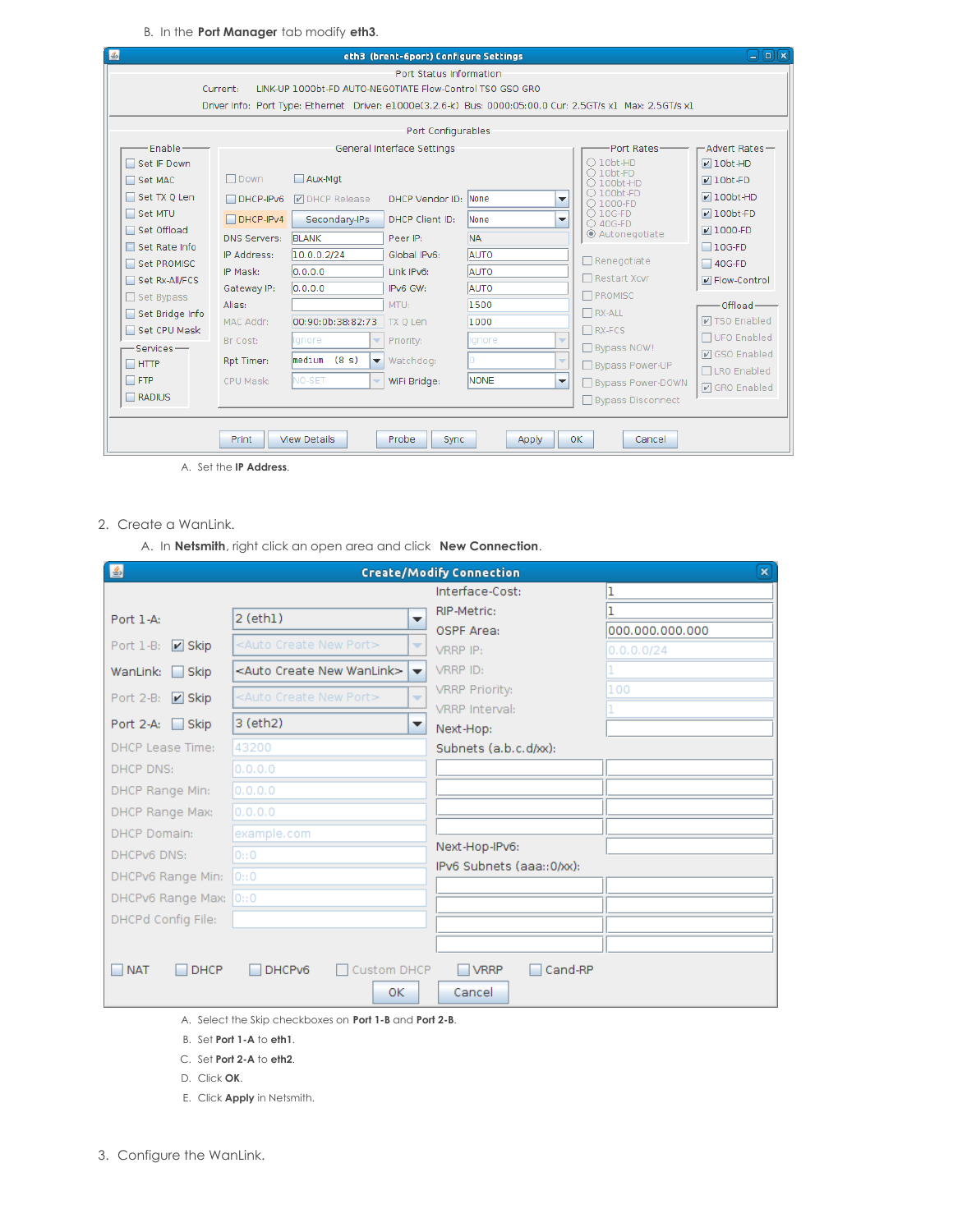A. In the **WanLinks** tab, modify the WanLink.

| 国                     | VRWL-1.1.000 - Create/Modify WanLink                 |                                             |                          |                      |                                                     |                             | $\Box$ e $\bm{x}$                  |                          |
|-----------------------|------------------------------------------------------|---------------------------------------------|--------------------------|----------------------|-----------------------------------------------------|-----------------------------|------------------------------------|--------------------------|
| All                   |                                                      |                                             |                          |                      | Apply<br>OK                                         |                             | Display WanLink & WanPaths         | Cancel                   |
| Name:<br>Presets:     | WanLink Information<br>VRWL-1.1.000<br><b>CUSTOM</b> |                                             | $\overline{\phantom{a}}$ |                      | WanLink Information<br>Pass-Through<br>Coupled-Mode |                             | HW Pass-Through<br>$V$ Kernel-Mode |                          |
|                       | Endpoint A                                           | <b>Endpoint B</b>                           |                          | Resource:            | 1 (brent-6port)                                     |                             |                                    | $\blacktriangledown$     |
| Port:                 | 3 (eth2)                                             | $ 2$ (eth $1$ )<br>$\overline{\phantom{0}}$ | ▼                        | Rpt Timer:           | default (5 s)                                       |                             |                                    | ▼                        |
| <b>Transfer Rate:</b> | <b>10M</b><br>$(10$ Mbps)                            | $(10$ Mbps)<br>10M<br>$\blacktriangledown$  | ▼                        |                      | Endpoint A                                          |                             | <b>Endpoint B</b>                  |                          |
| Delay:                | zero (0 us)                                          | zero (0 us)<br>▼                            | ▼                        | Reorder-Freq:        | zero (O%)                                           | $\overline{\phantom{0}}$    | zero (O%)                          | ▼                        |
| Drop-Freq:            | zero (O%)                                            | zero (O%)<br>▼                              | ▼                        | Dup-Freq:            | zero (O%)                                           | $\overline{\phantom{a}}$    | zero (O%)                          | $\overline{\phantom{a}}$ |
| litter:               | zero (0 us)                                          | zero (0 us)<br>$\blacktriangledown$         | ▼                        | Drop Burst:          | n<br>min                                            | $max$ <sup>1</sup>          | $min$ 1<br>$max$ <sup>1</sup>      |                          |
| Jitter-Freq:          | zero (O%)                                            | zero (0%)<br>۰                              | ▼                        |                      | 1                                                   | 20                          | $max$ 20<br>$min$ 1                |                          |
|                       |                                                      |                                             |                          | Reorder Amt:         | min                                                 | max.                        |                                    |                          |
|                       |                                                      |                                             |                          |                      |                                                     | Script                      | Script                             |                          |
|                       | <b>Endpoint A WAN Paths</b>                          |                                             |                          |                      |                                                     | <b>Endpoint B WAN Paths</b> |                                    |                          |
|                       | Modify-WP<br>Create-WP                               | Delete-WP                                   |                          |                      | Create-WP                                           | Modify-WP                   | Delete-WP                          |                          |
| Name                  | Disabled<br><b>Tx Rate</b>                           | <b>Filter Pattern</b>                       | Delay                    | Name                 | Disabled<br><b>Tx Rate</b>                          |                             | <b>Filter Pattern</b>              | Delay                    |
|                       | $\overline{\phantom{a}}$<br>$\overline{\phantom{a}}$ |                                             |                          |                      |                                                     |                             |                                    |                          |
|                       | WanLink Information                                  |                                             |                          | <b>Test Manager:</b> | WanLink Information                                 |                             |                                    |                          |
| CPU-ID:<br>÷<br>10    |                                                      |                                             |                          | default tm           |                                                     | $\blacktriangledown$        |                                    |                          |
|                       | Endpoint A                                           | Endpoint B                                  |                          |                      | Endpoint A                                          |                             | Endpoint B                         |                          |
|                       | <b>CEcap Replay</b>                                  | ICEcap Replay                               |                          | Dump File:           | Dump Packets                                        |                             | Dump Packets                       |                          |
| Replay File:          | ÷                                                    |                                             | $\overline{\phantom{a}}$ |                      | Force Packet Gap                                    |                             | Force Packet Gap                   |                          |
|                       | Dir                                                  | Dir                                         |                          |                      | Drop-Xth                                            |                             | Drop-Xth                           |                          |
|                       | ■ Loop Replay                                        | <b>☑</b> Loop Replay                        |                          |                      | Reorder-Xth                                         |                             | Reorder-Xth                        | ٠                        |

A. Set the Transfer Rate to **10Mbps** for **both** endpoints.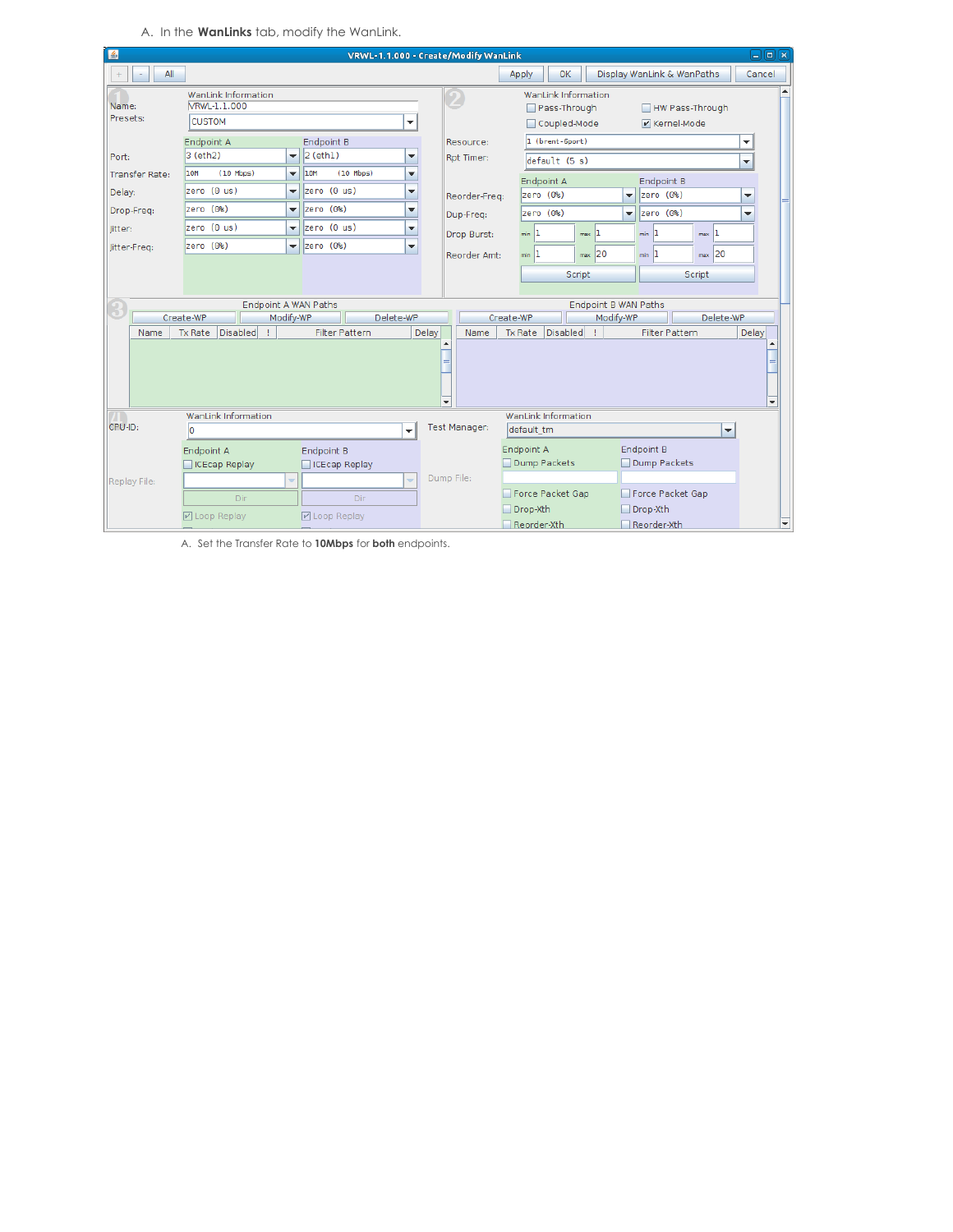B. Click the **Script** button on **Endpoint A**.

| 圖                     | $\Box x$<br><b>Add/Modify Script</b><br>$\Box$                                                                   |  |
|-----------------------|------------------------------------------------------------------------------------------------------------------|--|
| <b>Endpoint Name:</b> | VRWL-1.1.000-A<br>ScriptWL<br>Script Type:<br>٠<br>۰                                                             |  |
| Script Name:          | All<br>my-script<br>Group Action:<br>÷                                                                           |  |
|                       | ☑ Enable Script ■ Show Reports<br>Symmetric 2 Loop Hide Iteration Details Hide Legend Hide CSV<br><b>College</b> |  |
| Loop Count            | Forever<br>Script Iterations: 10 (0)<br>Estimated Duration: 10 s (0 ms)<br>$\overline{\phantom{a}}$              |  |
|                       | Script Configuration                                                                                             |  |
|                       | (1 s)<br>Run Duration:<br>1 <sub>s</sub><br>$\blacktriangledown$                                                 |  |
|                       | 10Mbps                                                                                                           |  |
|                       | Rates                                                                                                            |  |
|                       |                                                                                                                  |  |
|                       | 0, 0, 0, 0, 0, 0, 0, 0, 0, 1000                                                                                  |  |
|                       | Latencies:                                                                                                       |  |
|                       |                                                                                                                  |  |
|                       | Го                                                                                                               |  |
|                       | Jitter:                                                                                                          |  |
|                       | o                                                                                                                |  |
|                       | Drops:                                                                                                           |  |
|                       |                                                                                                                  |  |
|                       |                                                                                                                  |  |
|                       |                                                                                                                  |  |
|                       |                                                                                                                  |  |
|                       |                                                                                                                  |  |
|                       | Show Previous Report<br>Sync<br>Apply<br>0K<br>Cancel                                                            |  |
|                       | A. Set the Script Type to ScriptWL.                                                                              |  |

- B. Click the **Loop** checkbox.
- C. **Run Duration = 1s**
- D. **Rates = 10Mbps**
- E. **Latencies = 0,0,0,0,0,0,0,0,0,1000**
- F. **Jitter = 0**
- G. **Drops = 0**
- H. Click **OK**.

C. Click **OK** to close the WanLink modify window.

4. Create a Layer 3 connection.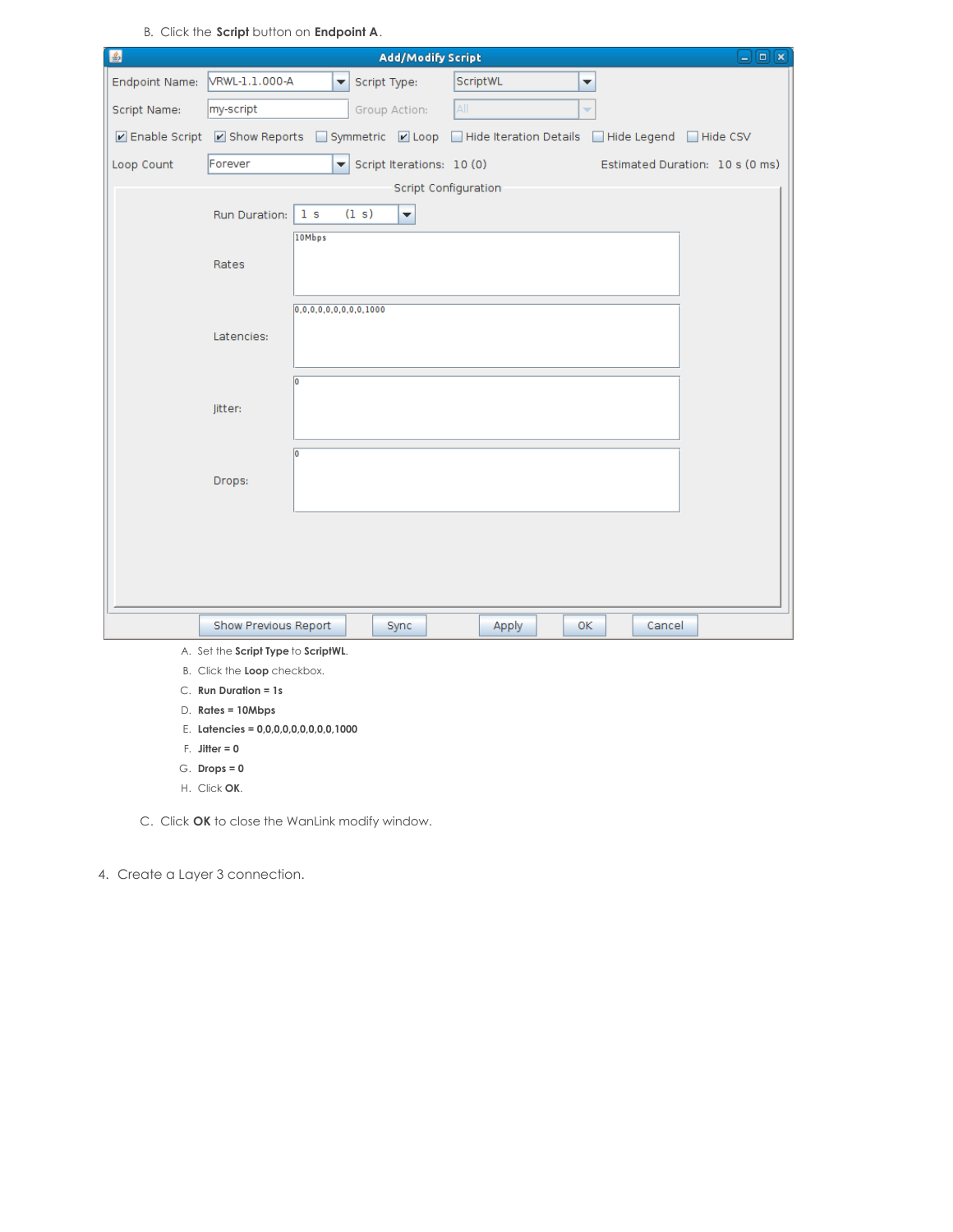A. In the **Layer-3** tab, Click **Create**.

| 图                                                                                                                |                                                                                                                             |                                                                                                                                                                                | udp-1m - Create/Modify Cross Connect                                                                                                                                                                                                                   |                                                                                                                                   |                                                                                                                                                          |                                                                                                                                                        |                                                                                                                                                                 |                                                                                                      | $\Box$ e $\kappa$ |
|------------------------------------------------------------------------------------------------------------------|-----------------------------------------------------------------------------------------------------------------------------|--------------------------------------------------------------------------------------------------------------------------------------------------------------------------------|--------------------------------------------------------------------------------------------------------------------------------------------------------------------------------------------------------------------------------------------------------|-----------------------------------------------------------------------------------------------------------------------------------|----------------------------------------------------------------------------------------------------------------------------------------------------------|--------------------------------------------------------------------------------------------------------------------------------------------------------|-----------------------------------------------------------------------------------------------------------------------------------------------------------------|------------------------------------------------------------------------------------------------------|-------------------|
| All<br>$+$<br>٠                                                                                                  |                                                                                                                             |                                                                                                                                                                                |                                                                                                                                                                                                                                                        | Display                                                                                                                           | <b>Batch-Create</b><br>Sync                                                                                                                              |                                                                                                                                                        | Apply<br>0K                                                                                                                                                     | Cancel                                                                                               |                   |
| CX Name:<br>CX Type:                                                                                             | Cross-Connect<br>$udp-1m$<br>LANforge / UDP                                                                                 |                                                                                                                                                                                | $\overline{\phantom{a}}$                                                                                                                                                                                                                               | <b>Report Timer:</b>                                                                                                              | Cross-Connect<br>fast<br>(1 s)                                                                                                                           |                                                                                                                                                        |                                                                                                                                                                 | $\overline{\phantom{a}}$                                                                             |                   |
| Resource:<br>Port:<br>Min Tx Rate:<br>Max Tx Rate:<br>Min PDU Size:<br>Max PDU Size:<br>IP ToS:<br>Pkts To Send: | Endpoint A<br>1 (brent-6port)<br>$\vert$ 1 (eth0)<br>1m<br>Same<br>(64 B)<br>Tiny<br>Same<br>Best Effort<br>(0)<br>Infinite | $\overline{\phantom{a}}$<br>٠<br>٠<br>$\overline{\phantom{a}}$<br>$\overline{\phantom{a}}$<br>$\overline{\phantom{a}}$<br>$\overline{\phantom{a}}$<br>$\overline{\phantom{a}}$ | <b>Endpoint B</b><br>1 (brent-6port)<br>$\blacktriangledown$<br>$ 4$ (eth <sub>3</sub> )<br>▼<br>$\ln$<br>$\overline{\phantom{a}}$<br>Same<br>▼<br>(64 B)<br>Tiny<br>▼<br>Same<br>۰<br>Best Effort<br>(0)<br>▼<br>Infinite<br>$\overline{\phantom{a}}$ | <b>Pld Pattern</b><br>Min IP Port:<br>Max IP Port:<br>Min Duration:<br>Max Duration:<br>Min Reconn:<br>Max Reconn:<br>Multi-Conn: | Endpoint A<br>increasing<br><b>AUTO</b><br>Same<br>Forever<br>Same<br>I٥<br>$(0 \text{ ms})$<br>Same<br>Normal (0)<br><b>Script</b><br><b>Thresholds</b> | ▼<br>$\overline{\phantom{a}}$<br>$\overline{\phantom{a}}$<br>▼<br>$\overline{\phantom{a}}$<br>▼<br>$\overline{\phantom{a}}$<br>$\overline{\mathbf{v}}$ | <b>Endpoint B</b><br>increasing<br><b>AUTO</b><br><i><b>Same</b></i><br>Forever<br>Same<br>I٥<br>$(0 \text{ ms})$<br>Same<br>Normal (0)<br>Script<br>Thresholds | ▼<br>▼<br>▼<br>$\overline{\phantom{a}}$<br>▼<br>$\overline{\phantom{a}}$<br>$\overline{\phantom{a}}$ | ▼                 |
| <b>Test Manager</b>                                                                                              | Cross-Connect<br>default tm                                                                                                 |                                                                                                                                                                                | ▼                                                                                                                                                                                                                                                      | Snd Buff Size:                                                                                                                    | Endpoint A<br>OS Default                                                                                                                                 | $\overline{\phantom{a}}$                                                                                                                               | <b>Endpoint B</b><br>OS Default                                                                                                                                 |                                                                                                      | ▼                 |
| Ouiesce:                                                                                                         | 3(3 sec)                                                                                                                    |                                                                                                                                                                                | ٠                                                                                                                                                                                                                                                      | Rcv Buff Size:                                                                                                                    | OS Default                                                                                                                                               | ٠                                                                                                                                                      | OS Default                                                                                                                                                      | $\overline{\phantom{a}}$                                                                             |                   |
|                                                                                                                  | Endpoint A                                                                                                                  |                                                                                                                                                                                | Endpoint B                                                                                                                                                                                                                                             | Send Bad FCS:                                                                                                                     | zero (O%)                                                                                                                                                | ٠                                                                                                                                                      | zero (O%)                                                                                                                                                       |                                                                                                      |                   |
| IP Addr:                                                                                                         | AUTO<br>Replay File                                                                                                         | $\overline{\phantom{0}}$                                                                                                                                                       | AUTO<br>$\overline{\mathbf{v}}$<br>$\Box$ Replay File                                                                                                                                                                                                  | Src MAC:                                                                                                                          | 00:00:00:00:00:00<br>Use-Proxy                                                                                                                           | ÷                                                                                                                                                      | 00:00:00:00:00:00<br>Use-Proxy                                                                                                                                  |                                                                                                      |                   |
|                                                                                                                  | $\Box$ Loop                                                                                                                 |                                                                                                                                                                                | $\Box$ Loop                                                                                                                                                                                                                                            | Proxy Addr:                                                                                                                       | 0.0.0.0                                                                                                                                                  |                                                                                                                                                        | 0.0.0.0                                                                                                                                                         |                                                                                                      |                   |
|                                                                                                                  | □ Dest Mac                                                                                                                  |                                                                                                                                                                                | Dest Mac                                                                                                                                                                                                                                               | Proxy Port:                                                                                                                       | O.                                                                                                                                                       |                                                                                                                                                        | Ō                                                                                                                                                               |                                                                                                      |                   |
| Filename:                                                                                                        |                                                                                                                             |                                                                                                                                                                                |                                                                                                                                                                                                                                                        | Socket Priority:                                                                                                                  | o                                                                                                                                                        |                                                                                                                                                        | lo                                                                                                                                                              |                                                                                                      |                   |
| Dest MAC:                                                                                                        |                                                                                                                             | ÷                                                                                                                                                                              | ÷                                                                                                                                                                                                                                                      |                                                                                                                                   | Payload                                                                                                                                                  |                                                                                                                                                        | Payload                                                                                                                                                         |                                                                                                      |                   |
|                                                                                                                  |                                                                                                                             |                                                                                                                                                                                |                                                                                                                                                                                                                                                        |                                                                                                                                   |                                                                                                                                                          |                                                                                                                                                        |                                                                                                                                                                 |                                                                                                      |                   |

- B. **Report Timer = 1s**
- C. **Endpoint A Port = eth0**
- D. **Endpoint B Port = eth3**
- E. **Endpoint A and B = 1m**
- F. **Endpoint A and B Min PDU Size = 64 B**
- G. Click **OK**.
- 5. Create a test group to start the layer 3 connection and WanLink at the same time.
	- A. In the **Test Group** tab, click **Create**.

|                        | <b>Create/Modify Test Group</b>              | $\vert$ o $\vert$<br>$\mathbf x$<br>$\equiv$ |
|------------------------|----------------------------------------------|----------------------------------------------|
| tg<br>Test Group Name: | Script                                       | Config As Totals                             |
|                        | Cross Connects (CX)                          |                                              |
| Registered CXs         |                                              | Free CXs                                     |
| VRWL-1.1.000<br>udp-1m | $\leftarrow$ Add Cx<br>Free $Cx \rightarrow$ |                                              |
| Apply                  | Cancel<br>OК                                 |                                              |

- A. **Test Group Name = tg**
- B. Select the WanLink and Layer 3 connection on the right and click **Add Cx**.